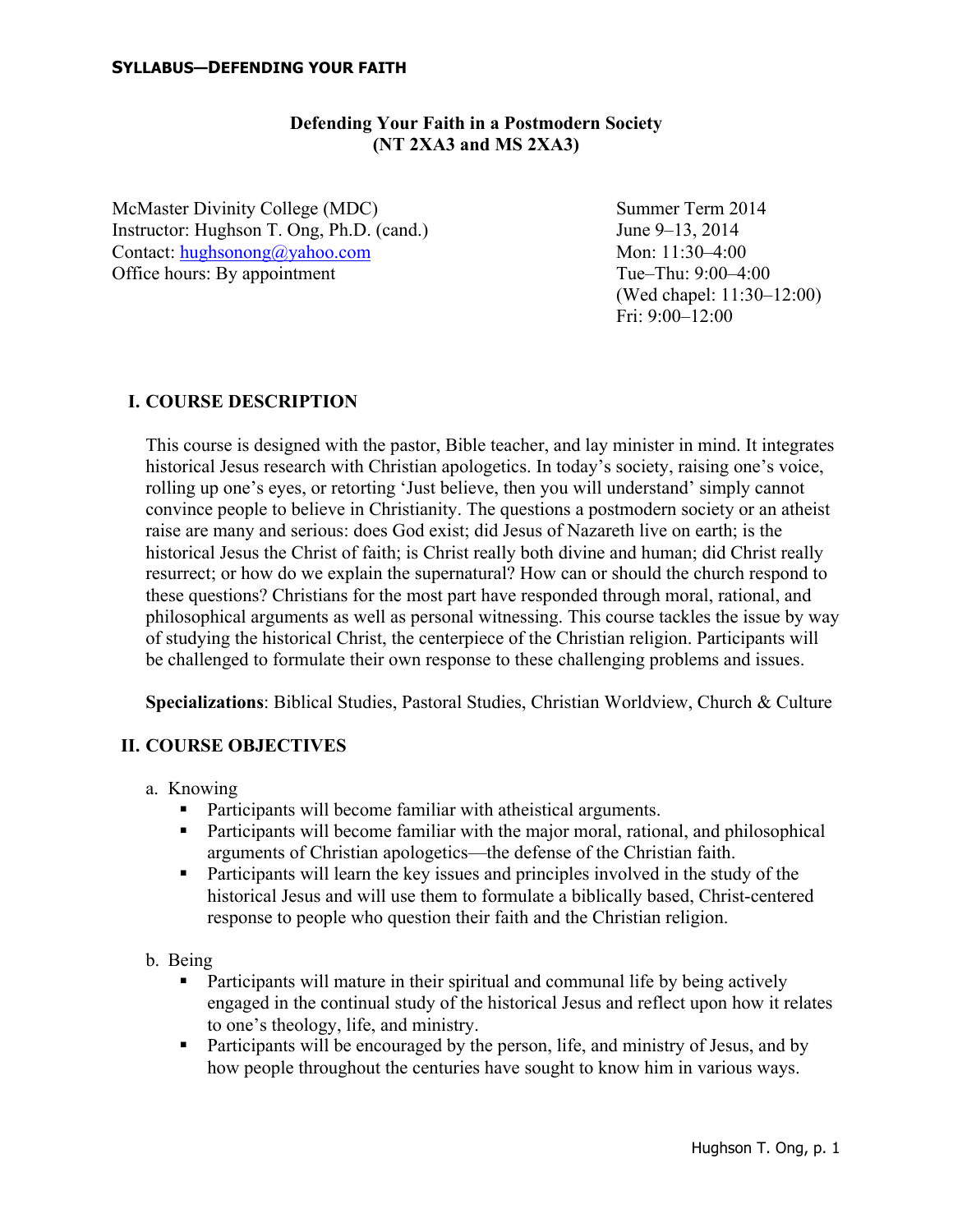- c. Doing
	- Participants will engage a wide range of sources, including but not limited to historical Jesus research studies, Christian apologetics, and atheistical arguments.
	- Participants will gain additional resources and means to apply what they have learned in the course to their ministerial vocation and place(s) of responsibility in Christian ministry.
	- Participants will integrate the things learned from the course with their ministry in the church, especially with reference to a biblical defense of the Christian faith.

# **III. TEXTBOOKS**

- a. Required Textbooks
	- Dale C. Allison Jr., *The Historical Christ and the Theological Jesus* (Grand Rapids: Eerdmans, 2009).
	- § Alister E. McGrath, *Mere Apologetics: How to Help Seekers and Skeptics Find Faith* (Grand Rapids: Baker, 2012).
	- John W. Loftus and Randal Rauser, *God or Godless? One Atheist, One Christian*, *Twenty Controversial Questions* (Grand Rapids: Baker, 2013).

# **IV. COURSE REQUIREMENTS**

- a. Course Readings (c. 525 pages) Participants should read all the textbooks required for the course.
- b. Attendance and Participation (15%)

Learning is a collaborative effort. Participants are expected to attend all class sessions and to come prepared for class discussions. They should engage the class during each class session by way of a question, comment, or suggestion with reference to the topic of discussion. The instructor, in the course of each day's lecture, will ask questions from the assigned book reading and from the class lecture of the day for participants to reflect upon and discuss. Participants may on occasion be divided into groups for group discussion or workshop.

c. Group Debate (25%)

Participants will read *God or Godless* and will trace the main lines of arguments of Randal and John, outlining and writing them down on paper. The outline is due at the start of class time on the day of the debate. Participants will want to retain a copy for their own use in the debate. The outline should include the argumentative supplements, biblical evidence, and other elements learned so far from the class lessons and course readings for purposes of the debate. A five-page single-spaced outline is sufficient for this assignment.

The class will be divided into two groups. One group will defend the case for "God," and the other group will defend the case for "godless." Each group will select their own speakers for the opening statement, the rebuttal, and the closing argument. An invited judge or a panel of judges will determine the winner of the debate. If the instructor was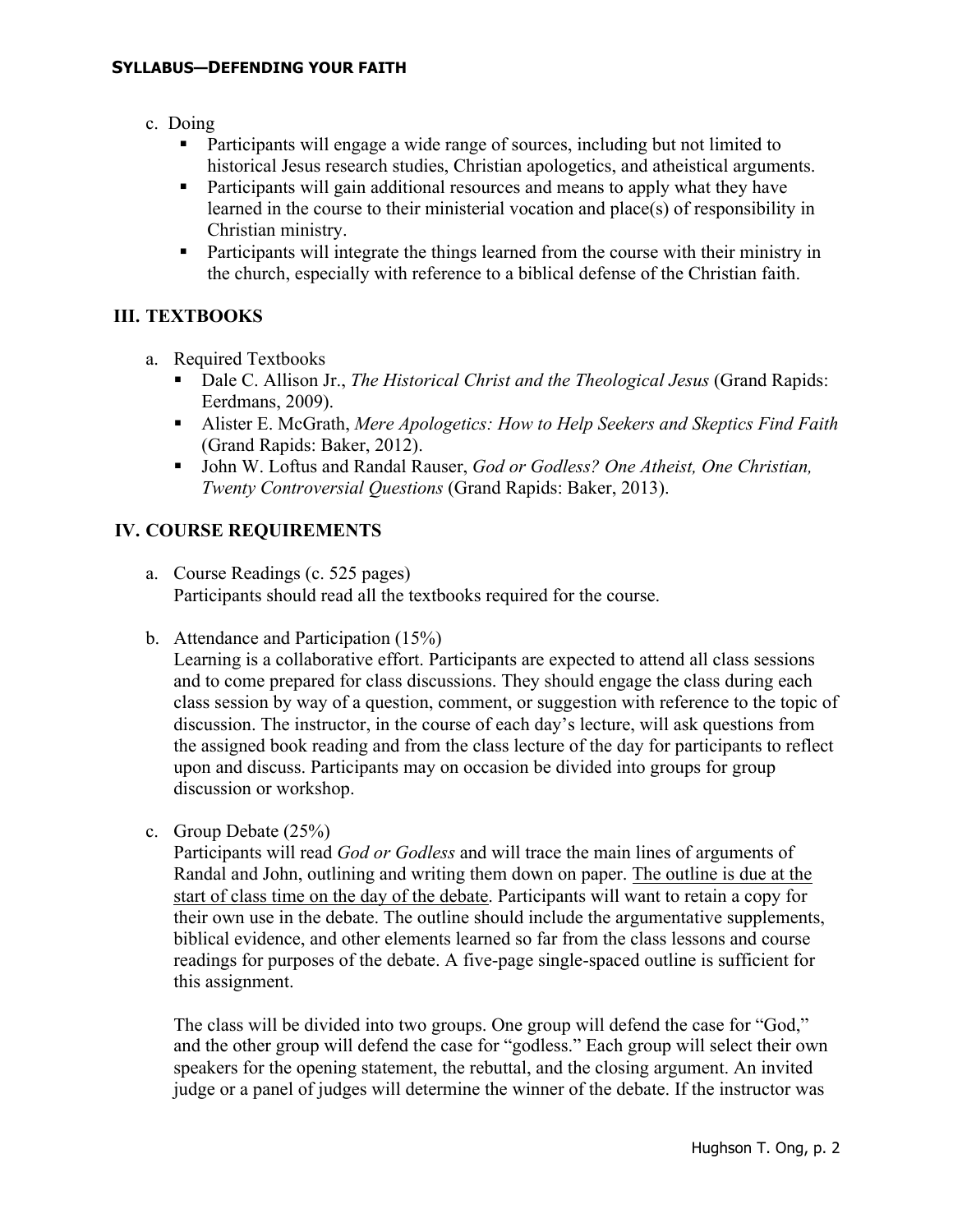able to generate enough funds, there will be a prize for the winner, which will be shared with the losing group.

d. Reflection Paper (20%)

In this paper the student will reflect upon the relationship between historical Jesus studies and Christian apologetics, providing a critical response to what has been done so far and a suggestion as to how the church should respond to the issues that a postmodern society and atheists raised. (**Note**: Because participants are engaged in various contexts in ministries and are registered in different areas of program specializations, responses will also vary from one person to another.) This reflection paper will reference the three assigned textbooks. Research and documentation are not necessary for this paper. Reference to the three textbooks should simply be put in parenthesis (e.g., Allison, p. 10). The length of this paper should be between 700 to 1000 words (c. 3 pages), and it is due two weeks after the last day of class. Participants should send an electronic copy of the paper in PDF format to the instructor's email address.

e. Final Paper (40%)

This is a research paper where participants will theorize or formulate their own conceptual approach to Christian apologetics. Because each participant will have his or her own area of specialization (i.e., Biblical Studies, Pastoral Studies, Christian Worldview, Church & Culture), the research paper should be geared towards one's individual research interest, ministerial vocation, or place(s) of responsibility in Christian ministry.

Thus, the content of the paper should include the following components: (1) an introduction to one's ministerial vocation or place(s) of responsibility in the Christian ministry (c. 1 page); (2) a subsequent section that identifies and explains the need for Christian apologetics within that ministerial vocation or place(s) of responsibility, postulating a concise and clear statement of the problem (c. 1 page); (3) a third section that articulates one's apologetic formula and approach to tackle the problem, using both class and researched materials (c. 6 pages); and (4) a final section that evaluates the pros and cons of the formulated approach, concluding with some anticipated implications on one's ministry (presented in the introduction) once the formulated approach is implemented.

(**Note**: This is a research paper; therefore, participants should demonstrate that they have had enough research work in writing their paper. Sufficient research work can be demonstrated in terms of the number of sources [at least five sources] one has consulted and interacted in writing the paper.)

A well-structured argumentation is also expected in this paper. The paper will not be more than 3000 words (c. 10–11 pages), excluding footnotes and bibliography. It should closely follow the MDC style Guide, and should be typed in 12 pt. Times New Roman font and double-spaced. The paper is due one month (30 days) after the last day of the lecture week, and participants should send an electronic copy of the paper in PDF format to the instructor's email address. Papers will be marked by the following criteria.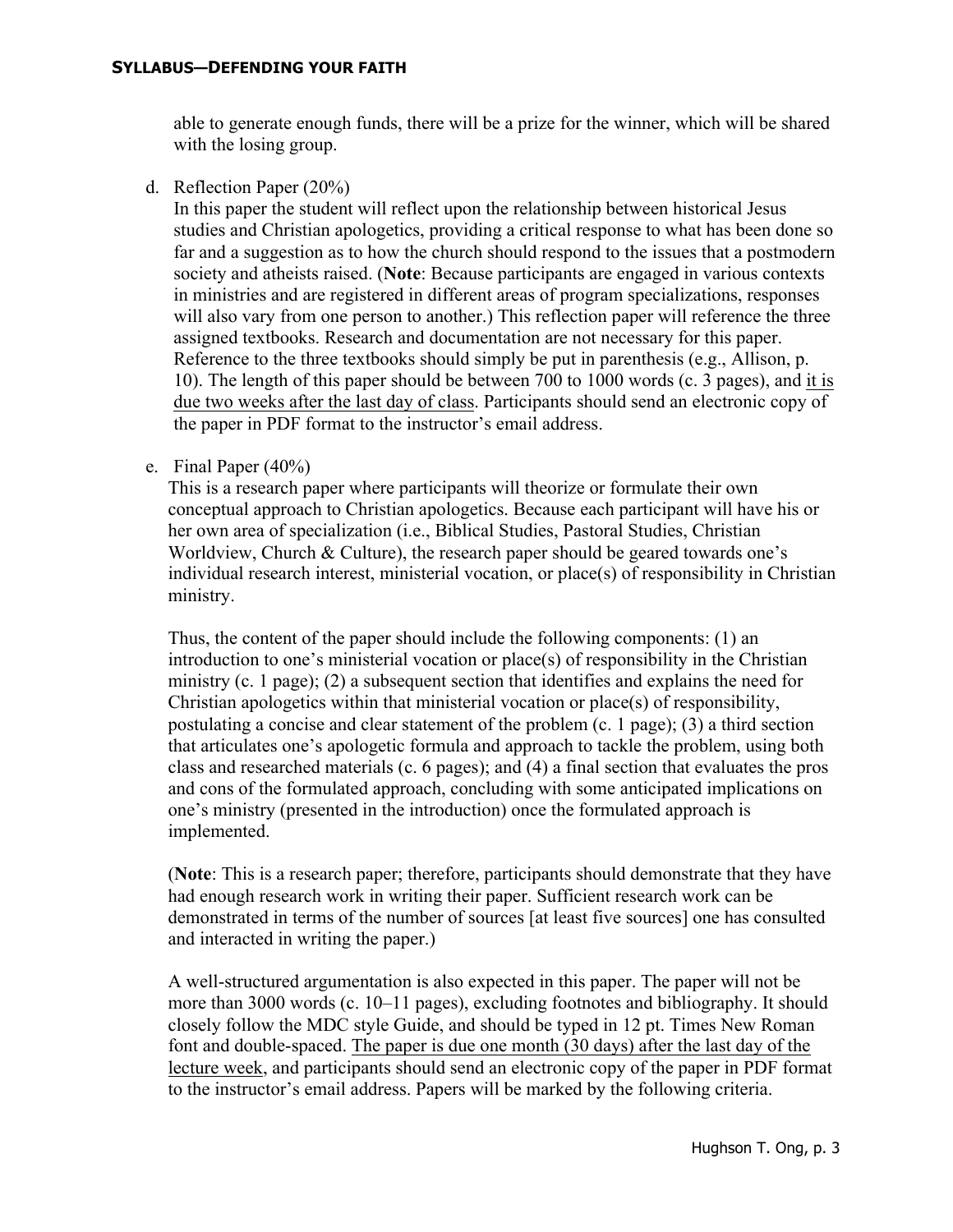- Content (70%): quality of research and argumentation
- Documentation  $(15\%)$ : quantity of sources consulted and formatting
- Writing Style (15%): English grammar and style

**Note**: Participants whose English is not their first language may wish to have their paper proofread first before submitting it.

# **V. TEXTBOOK PURCHASE**

All required textbooks for this class are available from the College's book service, READ On Bookstore, Room 145, McMaster Divinity College. Texts may be purchased on the first day of class. For advance purchase, you may contact READ On Bookstore, 304 The East Mall, Suite 100, Etobicoke, ON M9C 5K1: phone 416.620.2934; fax 416.622.2308; email  $books@readon.ca.$  Other book services may also carry the texts.

## **VI. STYLE GUIDES**

All stylistic considerations (including but not limited to questions of formatting, footnotes, and bibliographic references) must conform to the McMaster Divinity College Style Guidelines for Essays and Theses

http://www.mcmasterdivinity.ca/sites/default/files/documents/MDCStyleGuideMarch0413.p df

Failure to observe appropriate form will result in grade reductions.

## **VII. LATE PENALTIES AND PROCEDURES**

All assignments automatically receive a 1% penalty for each day they are late, and assignments that are more than one week late will receive 0%, unless lateness has been cleared with the Registrar. Saturdays and Sundays do not count as one day.

## **VIII. ACADEMIC HONESTY**

"Be happily hopeful in your work, stand your ground in times of difficulty, and devote yourselves to prayer (Rom 12:12), in order to overcome the temptations of a plagiarist."

Academic dishonesty is a serious offence that may take any number of forms, including plagiarism, the submission of work that is not one's own or for which previous credit has been obtained, and/or unauthorized collaboration with other students. Academic dishonesty can result in severe consequences, e.g., failure of the assignment, failure of the course, a notation on one's academic transcript, and/or suspension or expulsion from the College. Students are responsible for understanding what constitutes academic dishonesty. Please refer to the Divinity College Statement on Academic Honesty  $\sim$ http://www.mcmasterdivinity.ca/programs/rules-regulations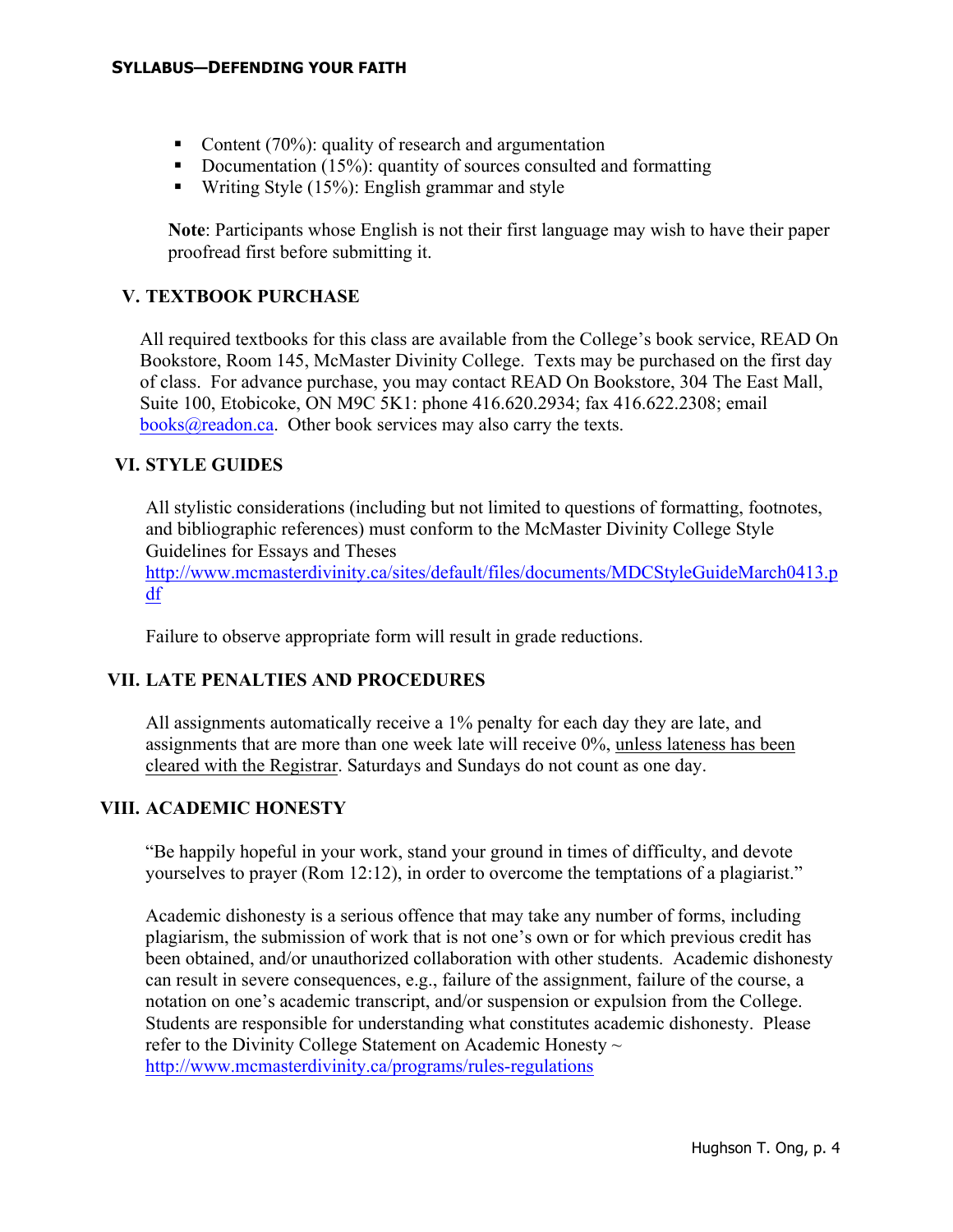### **IX. GENDER INCLUSIVE LANGUAGE**

McMaster Divinity College uses inclusive language for human beings in worship services, student written materials, and all of its publications. In reference to biblical texts, the integrity of the original expressions and the names of God should be respected. The NRSV and TNIV are examples of the use of inclusive language for human beings. It is expected that inclusive language will be used in chapel services and all MDC assignments.

## **X. COURSE OUTLINE WITH READINGS**

**Note**: This is just a tentative schedule for the course. The final schedule, which will probably look very similar to this schedule, will be given at the first day of class.

Day 1: The Relationship between the Historical Jesus and the Christ of Faith (Prior Reading: *The Historical Christ and the Theological Jesus*)

Session 1: Course Introduction and Syllabus Session 2: Think and Listen…What Is History? What Is Theology? Session 3: Let's Brainstorm…Do You Agree with Dale Allison's Conviction?

Day 2: Overview of the Historical Jesus Research (Reading: *Mere Apologetics*)

Session 1: Think and Listen…What do scholars say about the historical Jesus and the Christ of faith? Session 2: Let's Sit and Talk…What can you say and what do you say? Are the scholars right? (Break out into pairs or small groups)

Session 3: Show and Tell… So how do we reconcile the historical Jesus and the Christ of faith? (Groups will show and tell the class their opinion or position)

Session 4: Wrap Up and Reflection…Faith lacking understanding or faith seeking understanding?

Day 3: Overview of Christian Apologetics (Reading: *Mere Apologetics*)

Session 1: Think and Listen…What is apologetics? Apologetics and contemporary culture Session 2: Watch and See… The "William Lane Craig and the atheists" debate Session 3: Think and Listen…The theological basis of apologetics; the reasonableness of the Christian faith

Session 4: Let's Brainstorm…Can the church survive the times without her apologists?

Day 4: Overview of Christian Apologetics (continued) (Reading: *God or Godless*)

Session 1: Think and Listen…Approaches to apologetics engagement

Session 2: Let's Sit and Talk…What do you think is the best approach?

Session 3: Think and Listen…Opening the door to faith; developing approaches to apologetics

Session 4: Let's Brainstorm… So how do you develop your own approach?

Day 5: Christianity versus Atheism

(**Note**: *God or Godless* outline assignment due [at the start of class time])

Session 1: Watch and See…The God or Godless debate; Who won?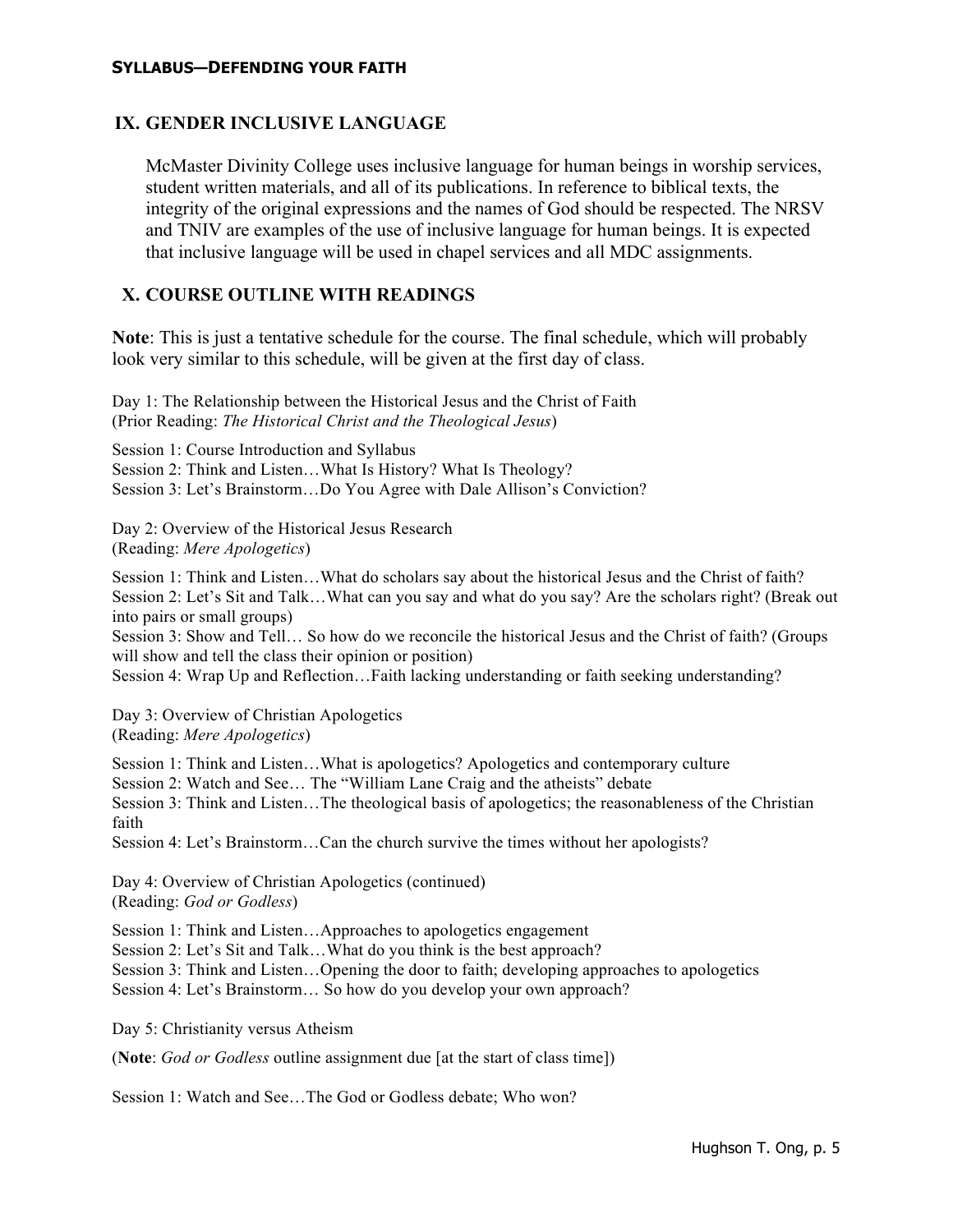Session 2: Let's Brainstorm… What have we learned? Where do we go from here? Session 3: Don't Forget…Your reflection paper is due two weeks from today and your final paper one month from today.

#### **XI. DISCLAIMER**

This syllabus is the property of the instructor and is prepared with currently available information. The instructor reserves the right to make changes and revisions up to and including the first day of class.

## **XII. PRELIMINARY BIBLIOGRAPHY**

- Allison, Dale C. Jr. *The Historical Christ and the Theological Jesus*. Grand Rapids: Eerdmans, 2009.
- ———. "The Secularizing of the Historical Jesus." *Perspectives in Religious Studies* 27 (2000) 135–51.
- Beilby, James K., and Paul R. Eddy. *The Historical Jesus: Five Views*. Downers Grove: IVP, 2009.
- Bockmuehl, Markus. *This Jesus: Martyr, Lord, Messiah*. New York: T & T Clark, 2004.
- Casey, Maurice. "In Which Language Did Jesus Teach." *ExpTim* 108 (1997) 326–28.
- Charlesworth, James H. *The Historical Jesus: An Essential Guide*. Nashville: Abingdon, 2008.
- Craig, William Lane. *Reasonable Faith: Christian Truth and Apologetics*. Third edition. Wheaton, IL: Crossway, 2008.
- Crossan, John Dominic. *Sayings Parallels: A Workbook for the Jesus Tradition*. Foundations and Facets. Philadelphia: Fortress, 1986.
- Dawes, Gregory W. (ed.). *The Historical Jesus Quest: Landmarks in the Search for the Jesus of History*. Louisville: Westminster John Knox, 2000.
- Funk, Robert Walter, and Roy W. Hoover. *The Five Gospels: The Search for the Authentic Words of Jesus: New Translation and Commentary*. New York: Macmillan, 1993.
- Harris, Sam. *The End of Faith: Religion, Terror, and the Future of Reason*. New York; Norton, 2004.
- Hazen, Craig J. *Five Sacred Crossings: A Novel Approach to a Reasonable Faith*. Eugene, OR: Harvest House, 2008.
- Käsemann, Ernst. "The Problem of the Historical Jesus." Translated by W. J. Montague. *Essays on New Testament Themes*. London: SCM, 1964.